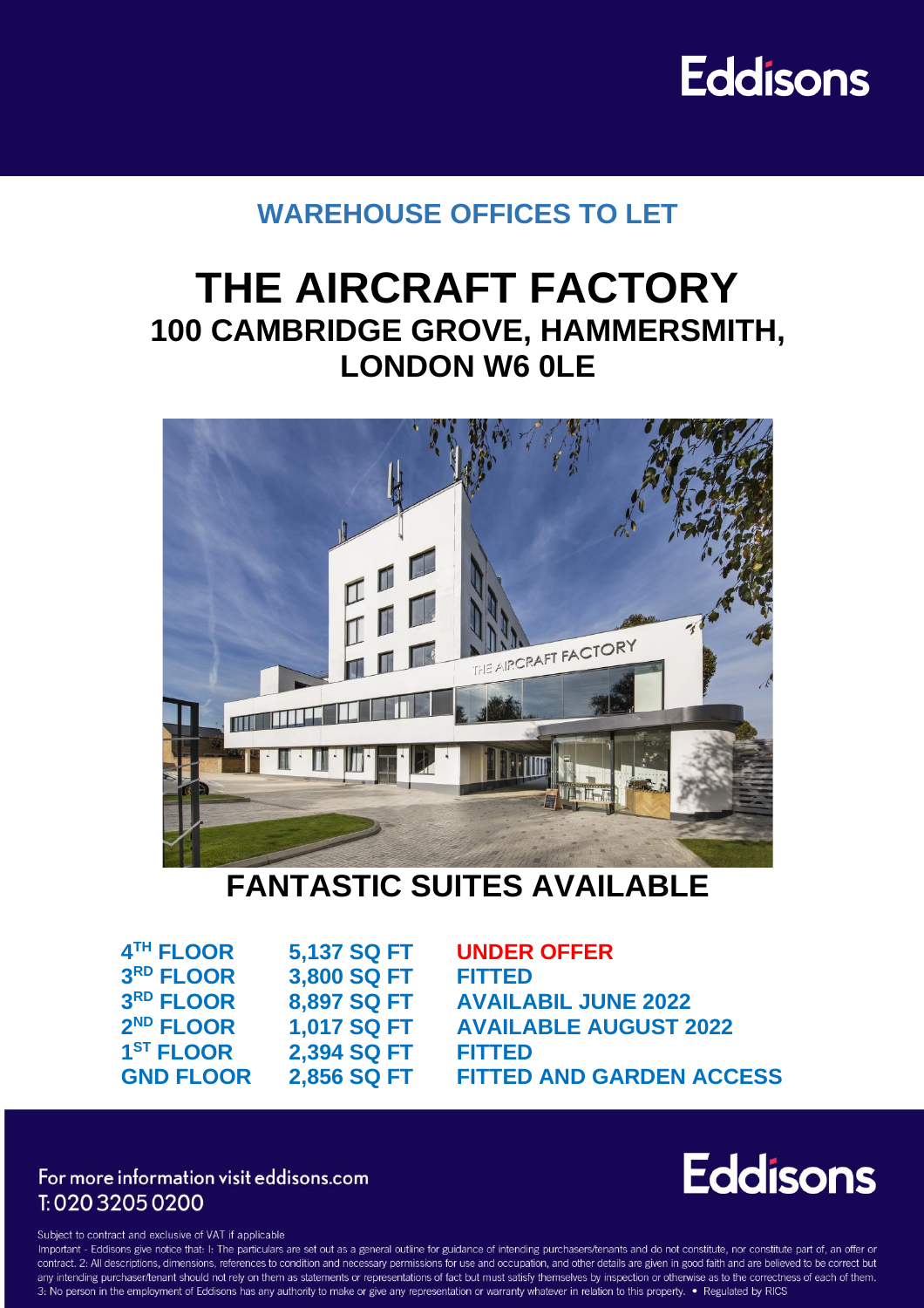# **Eddisons**



#### **Ground floor reception with drop down areas and Wi Fi**

- Character, warehouse office scheme
- High ceilings / concrete ceilings
- Air conditioning/heating
- Wi-Fi across all common areas
- Communal inside and outside seating for informal meetings
- Pendant energy efficient lighting
- Wood flooring
- Passenger lifts
- Regular occupier events arranged by the on-site management team
- On site coffee bar
- Quiet, green environment just five minutes' walk from the stations of **Hammersmith**
- Immediate phone / data connectivity with 1GB high speed internet, subject to terms
- Cycling bays and showers
- Unisex super loos in common parts
- Car parking and EV charging points by arrangement
- Every Thursday we currently have occupier drinks held on site in the reception or outside in the grounds.

### For more information visit eddisons.com T: 020 3205 0200

# **Eddisons**

Subject to contract and exclusive of VAT if applicable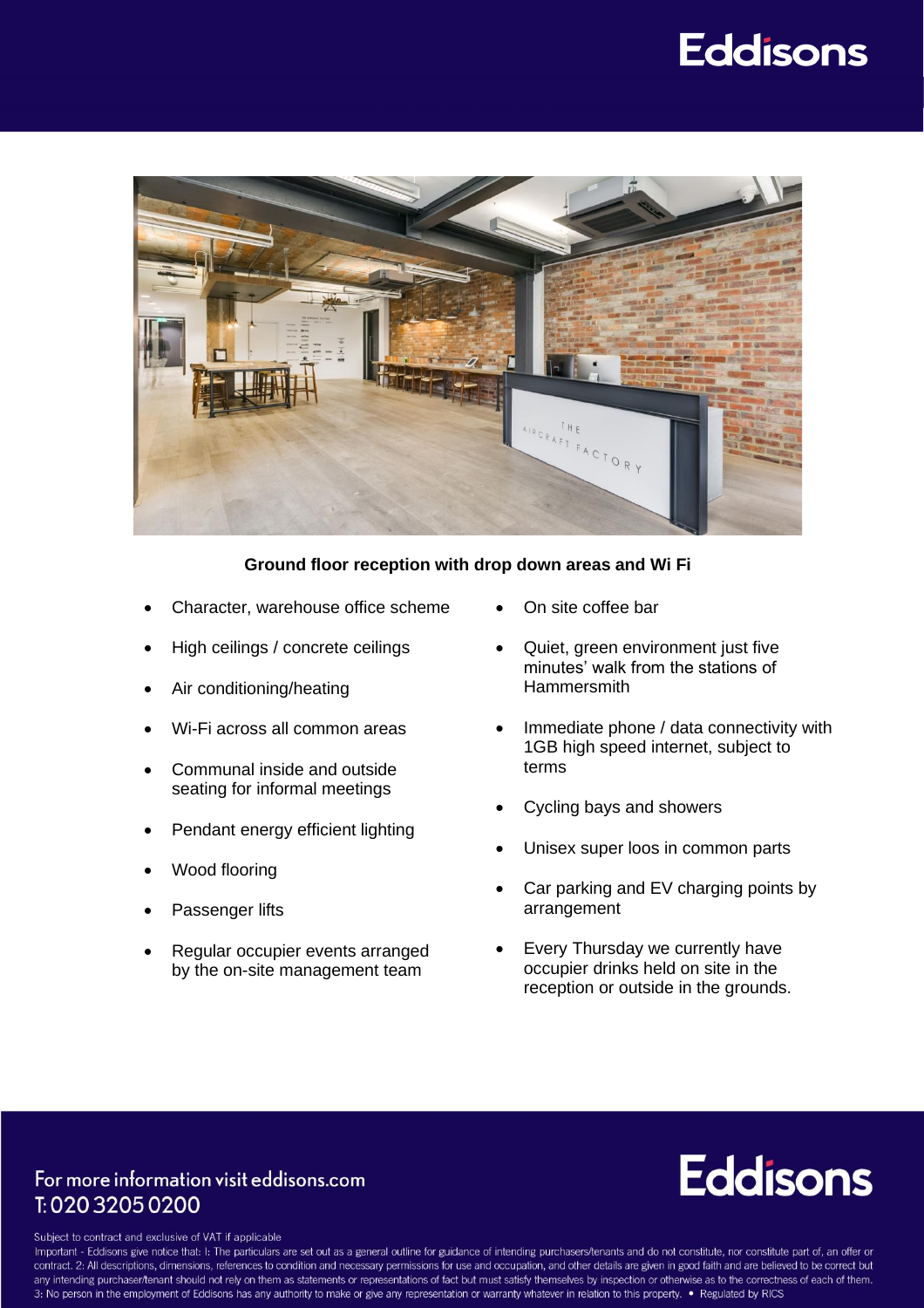Originally the site of the Alliance Airplane Company Ltd, **The Aircraft Factory** is a converted factory structure with full ceiling heights that provides a campus office environment with onsite coffee bar (Cable & Co) and break out areas.



**Fantastic outside space with Table football and BBQ**

The scheme has proved immensely popular with many tenants including, **Gram Games, Vista entertainment, Odds checker, H&H Global, Deltek, Sybarite Architects, Kau Media and THIS.** 



**Landscaped gardens to enjoy and relax**

### For more information visit eddisons.com T: 020 3205 0200

# **Eddisons**

Subject to contract and exclusive of VAT if applicable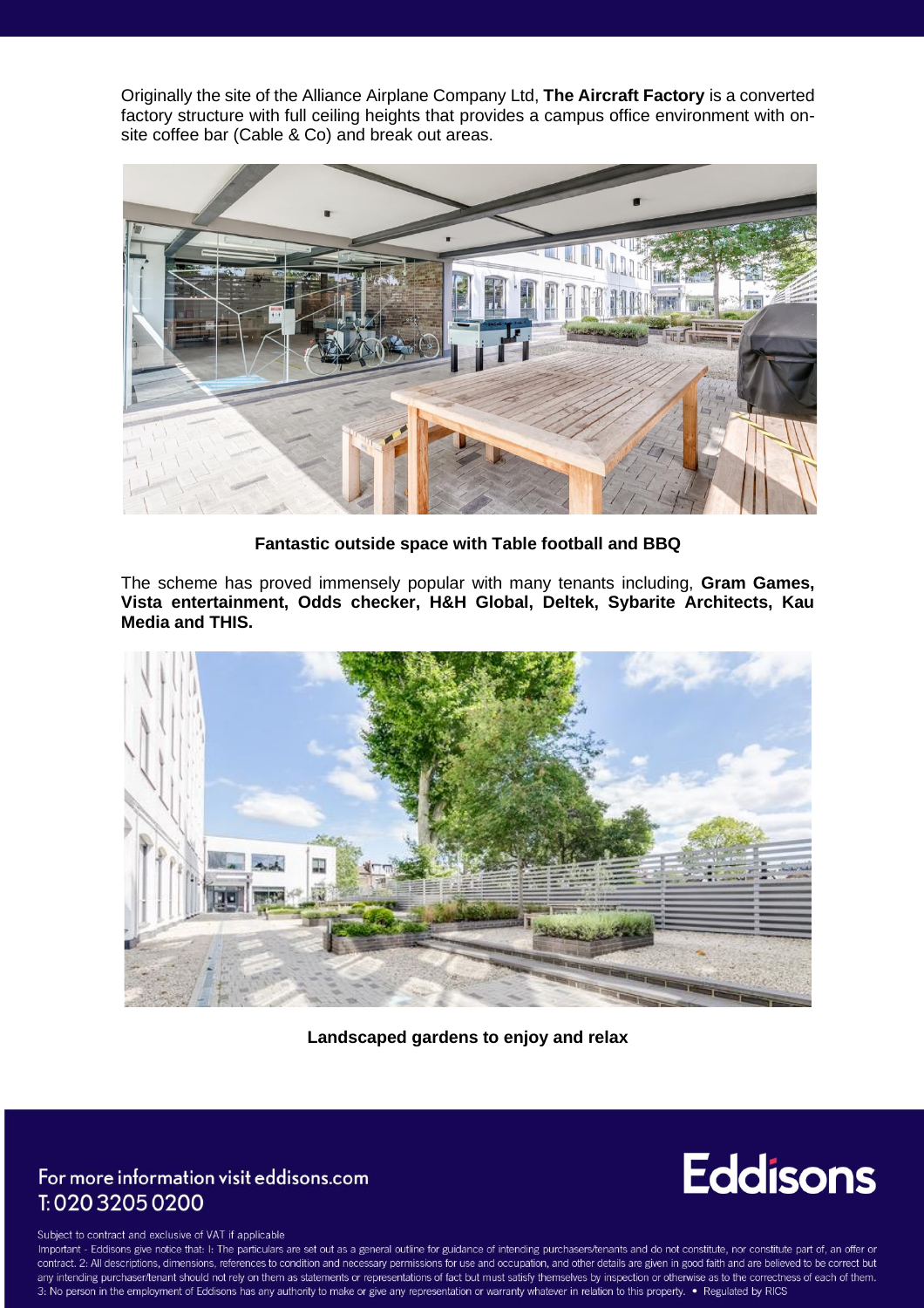#### **ACCOMODATION**

All areas quoted are IPMS3-Office.

*Packages offering full turnkey fitted and furnished options are available via L&G's Capsule product.*

*In addition, a fully managed solution is also available with the landlord managing the space for you so you can concentrate on your business. Full details on application.*

#### **4 th Floor**

#### **Approx. 5,137 SQ FT (477 SQ M) UNDER OFFER**

The available suite is situated on the fourth floor and accessed via two passenger lifts.

The premises are to be refurbished and offered in open plan.

Excellent natural light and views

#### **3 rd Floor**

**Approx. 3,800 SQ FT (353 SQ M)**

#### **In June 2022 the entire floor of 8,897 sq ft will be available**

Arranged as open plan office space together with a reception area, 4 small meeting rooms or private offices, a larger meeting room and a large kitchen/breakout area.



*Library photo showing open plan finishes.*



### For more information visit eddisons.com T: 020 3205 0200

# **Eddisons**

Subject to contract and exclusive of VAT if applicable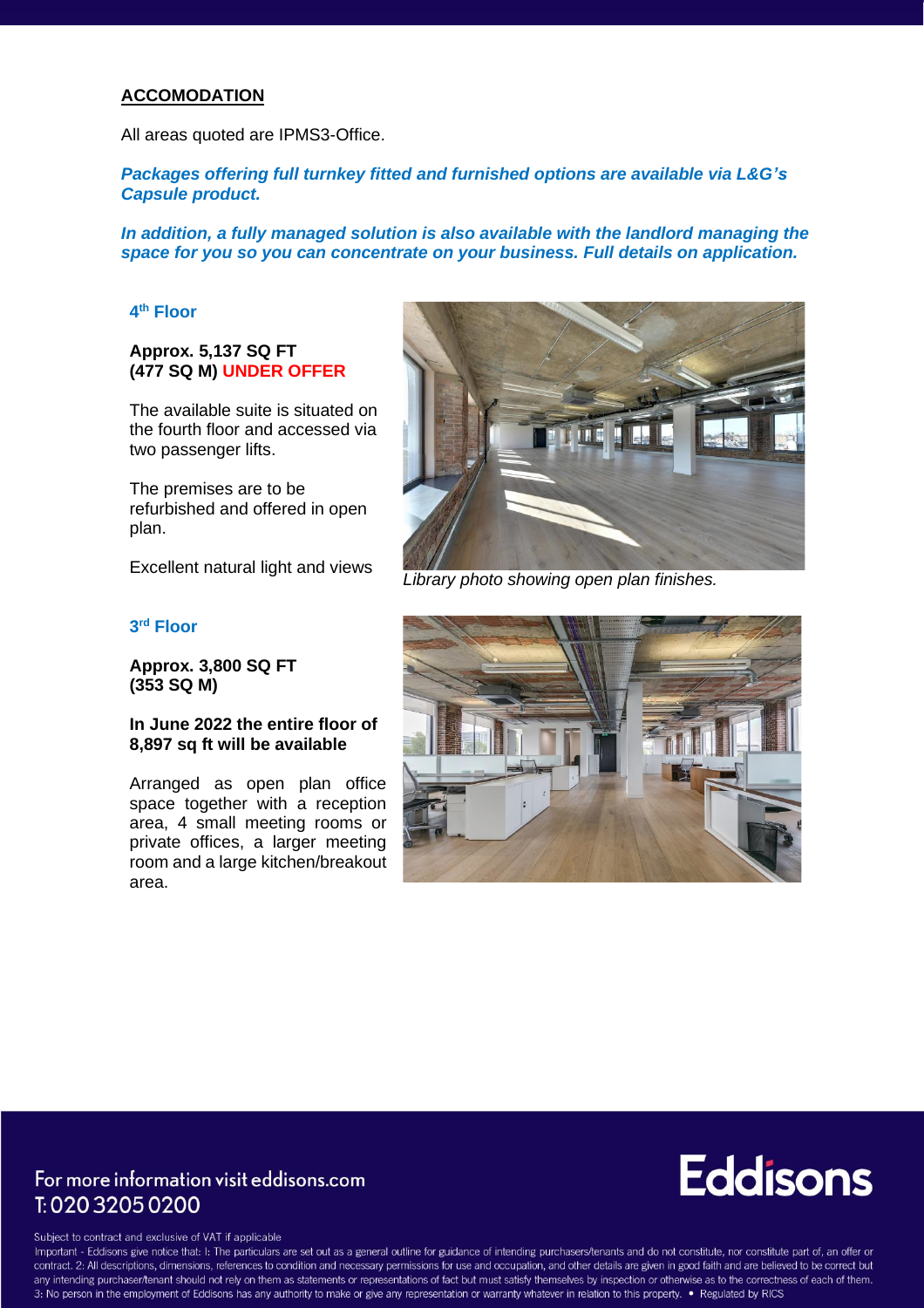#### **1 st Floor**

#### **Approx. 2,394 SQ FT (222.4 SQ M)**

Accessed through the courtyard gardens via a staircase to the first floor. There is no lift access.

Arranged in open plan with a private meeting room and fitted kitchen.

#### **Ground Floor**

**Approx. 2,856 SQ FT (265.33 SQ M)**

Direct access to the gardens.

Arranged as open plan office space with a large meeting room and a fitted kitchen and comms room.

Great ceiling height

#### **Second Floor**

**Approx 1,017 SQ FT (94.48 SQ M) Available August 2022**

Approached via a separate entrance at the front of the building. Currently arranged in open plan with private office and meeting room & Kitchen.

#### **LEASES**

New leases direct from the landlord available on terms to be agreed.

**RENT** Upon application

#### **SERVICE CHARGE** On account service charge Year ending Dec 2022 is **£9.50/sq ft**

#### **BUSINESS RATES**

Each unit is separately rated the approx. rates payable is as follows. Rates Approx. £21.50/sq ft payable to year ending April 2022

### For more information visit eddisons.com T: 020 3205 0200

**Eddisons** 

Subject to contract and exclusive of VAT if applicable